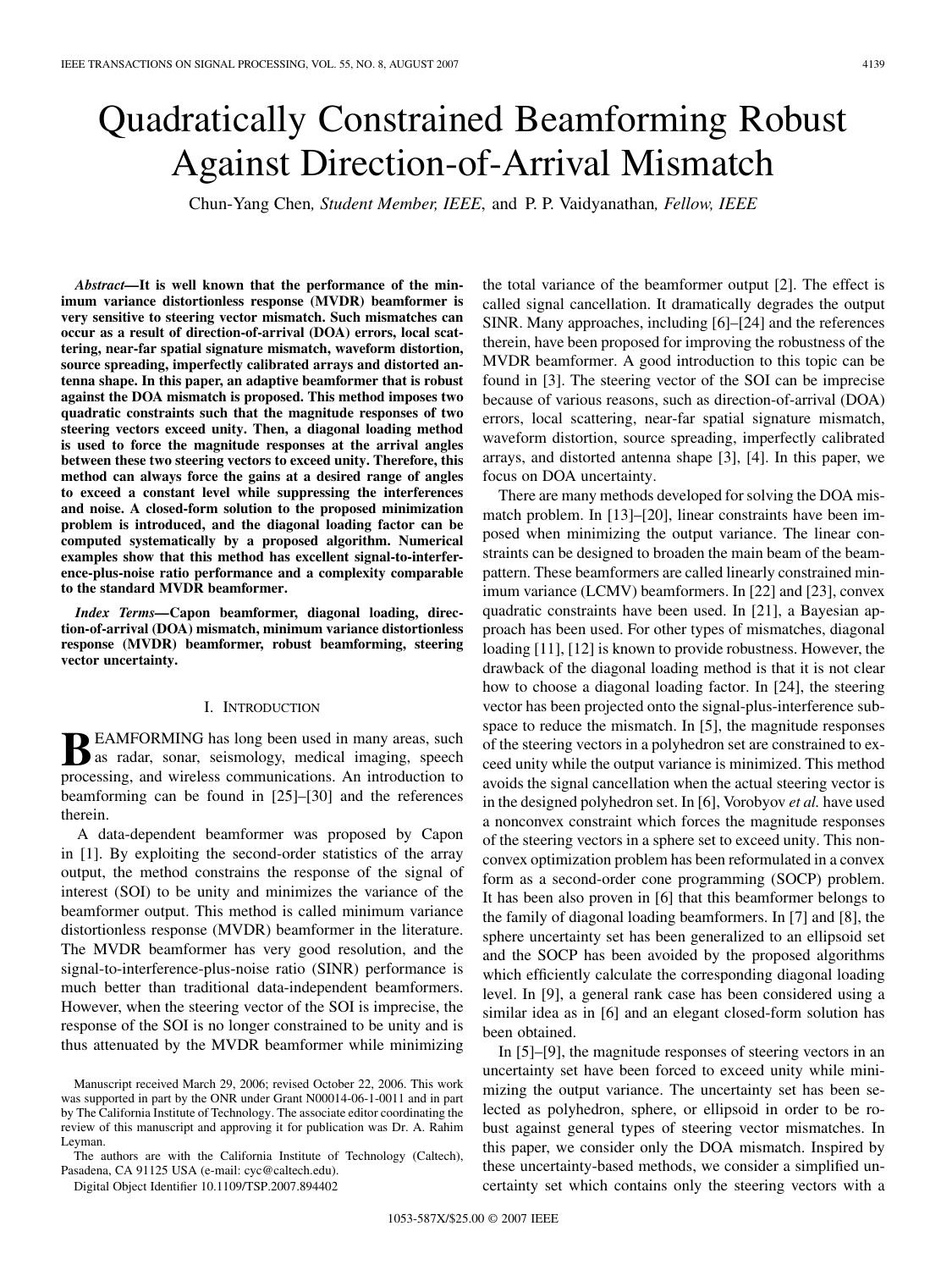desired uncertainty range of DOA. To find a suboptimal solution for this problem, the constraint is first loosened to two nonconvex quadratic constraints such that the magnitude responses of two steering vectors exceed unity. Then, a diagonal loading method is used to force the magnitude responses at the arrival angles between these two steering vectors to exceed unity. Therefore, this method can always force the gains at a desired range of angles to exceed a constant level while suppressing the interference and noise. A closed-form solution to the proposed minimization problem is introduced, and the diagonal loading factor can be computed systematically by a proposed iterative algorithm. Numerical examples show that this method has excellent SINR performance and a complexity comparable to the standard MVDR beamformer.

The rest of this paper is organized as follows: The MVDR beamformer and the analysis of steering vector mismatch are presented in Section II. Some previous work on robust beamforming is reviewed in Section III. In Section IV, we develop the theory and the algorithm of our new robust beamformer. Numerical examples are presented in Section V. Finally, conclusions are presented in Section VI.

*Notations:* Boldfaced lowercase letters such as y represent vectors, and boldfaced uppercase letters, such as  $\mathbf{R}_{y}$ , denote matrices. The element in row n and column m of matrix  $\mathbf{R}_{v}$ is denoted by  $R_{y,n,m}$ . The notation  $y^{\dagger}$  denotes the conjugate transpose of the vector y. Notation  $E[x]$  denotes the expectation of the random variable  $x$ .

## II. MVDR BEAMFORMER AND THE STEERING VECTOR MISMATCH

Consider a uniform linear array (ULA) of  $N$  omnidirectional sensors with interelement spacing  $d$ . The SOI is a narrowband plane wave impinging from angle  $\theta$ . The baseband array output  $y(t)$  can be expressed as

$$
\mathbf{y}(t) = x(t)\mathbf{s}(\theta) + \mathbf{v}(t)
$$

where  $\mathbf{v}(t)$  denotes the sum of the interferences and the noises,  $x(t)$  is the SOI, and  $s(\theta)$  represents the baseband array response of the SOI. It is called the "steering vector" and can be expressed as

$$
\mathbf{s}(\theta) \stackrel{\Delta}{=} \begin{pmatrix} 1 & e^{j(2\pi/\lambda)d\sin\theta} & \cdots & e^{j(N-1)(2\pi/\lambda)d\sin\theta} \end{pmatrix}^T \tag{1}
$$

where  $\lambda$  is the operating wavelength. The output of the beamformer can be expressed as  $\mathbf{w}^{\dagger} \mathbf{y}(t)$ , where w is the complex weighting vector. The output signal-to-interferences-plus-noise ratio (SINR) of the beamformer is defined as

$$
\text{SINR} \triangleq \frac{E|x(t)\mathbf{w}^{\dagger}\mathbf{s}(\theta)|^2}{E|\mathbf{w}^{\dagger}\mathbf{v}(t)|^2} = \frac{\sigma_x^2|\mathbf{w}^{\dagger}\mathbf{s}(\theta)|^2}{\mathbf{w}^{\dagger}\mathbf{R}_{\mathbf{v}}\mathbf{w}} \tag{2}
$$

where  $\mathbf{R}_{\mathbf{v}} \triangleq E[\mathbf{v}(t)\mathbf{v}^{\dagger}(t)]$ , and  $\sigma_x^2 \triangleq E[|x(t)|^2]$ . By varying the weighting factors, the output SINR can be maximized by minimizing the total output variance while constraining the SOI

response to be unity. This can be written as the following optimization problem:

$$
\begin{array}{ll}\n\text{min} & \mathbf{w}^{\dagger} \mathbf{R}_{\mathbf{y}} \mathbf{w} \\
\text{subject to} & \mathbf{s}^{\dagger}(\theta) \mathbf{w} = 1\n\end{array} \tag{3}
$$

where  $\mathbf{R}_{\mathbf{y}} \triangleq E[\mathbf{y}(t)\mathbf{y}^{\dagger}(t)]$ . This is equivalent to minimizing  $\mathbf{w}^{\dagger} \mathbf{R}_{\mathbf{v}} \mathbf{w}$  subject to  $|\mathbf{s}^{\dagger}(\theta) \mathbf{w}| = 1$  because

$$
\mathbf{w}^{\dagger} \mathbf{R}_{\mathbf{y}} \mathbf{w} = \mathbf{w}^{\dagger} \mathbf{R}_{\mathbf{v}} \mathbf{w} + \sigma_x^2 |\mathbf{s}^{\dagger}(\theta) \mathbf{w}|^2
$$

$$
= \mathbf{w}^{\dagger} \mathbf{R}_{\mathbf{v}} \mathbf{w} + \sigma_x^2 \cdot 1.
$$

The solution to this problem is well known and was first given by Capon in [1] as

$$
\mathbf{w}_c = \frac{\mathbf{R_y}^{-1}\mathbf{s}(\theta)}{\mathbf{s}^{\dagger}(\theta)\mathbf{R_y}^{-1}\mathbf{s}(\theta)}.
$$
 (4)

This beamformer is called the MVDR beamformer in the literature. When there is a mismatch between the actual arrival angle  $\theta$  and the assumed arrival angle  $\theta_m$ , this beamformer becomes

$$
\mathbf{w}_m = \frac{\mathbf{R_y}^{-1} \mathbf{s}(\theta_m)}{\mathbf{s}^\dagger(\theta_m) \mathbf{R_y}^{-1} \mathbf{s}(\theta_m)}.
$$
 (5)

It can be viewed as the solution to the minimization problem

$$
\begin{aligned}\n\min_{\mathbf{w}} \quad & \mathbf{w}^{\dagger} \mathbf{R}_{\mathbf{y}} \mathbf{w} \\
\text{subject to} \quad & \mathbf{s}^{\dagger} (\theta_m) \mathbf{w} = 1.\n\end{aligned} \tag{6}
$$

Since  $\mathbf{w}^\dagger \mathbf{R}_v \mathbf{w} = \mathbf{w}^\dagger \mathbf{R}_v \mathbf{w} + \sigma_x^2 |\mathbf{s}^\dagger(\theta) \mathbf{w}|^2$ , and  $\mathbf{s}^\dagger(\theta) \mathbf{w} =$ is no longer valid due to the mismatch, the SOI magnitude response might be attenuated as a part of the objective function. This suppression leads to severe degradation in SINR, because the SOI is treated as interference in this case. The phenomenon is called "signal cancellation." A small mismatch can lead to severe degradation in the SINR.

#### III. PREVIOUS WORK ON ROBUST BEAMFORMING

Many approaches have been proposed for improving the robustness of the standard MVDR beamformer. In this section, we briefly mention some of them related to our work.

#### *A. Diagonal Loading Method*

In [11] and [12], the optimization problem in (3) is modified as

$$
\begin{aligned}\n\min_{\mathbf{w}} \quad & \mathbf{w}^{\dagger} (\mathbf{R}_{\mathbf{y}} + \gamma \mathbf{I}_{\mathbf{N}}) \mathbf{w} \\
\text{subject to} \quad & \mathbf{s}^{\dagger}(\theta) \mathbf{w} = 1.\n\end{aligned}
$$

This approach is called diagonal loading in the literature. It increases the variance of the artificial white noise by the amount  $\gamma$ . This modification forces the beamformer to put more effort in suppressing white noise rather than interference. As before,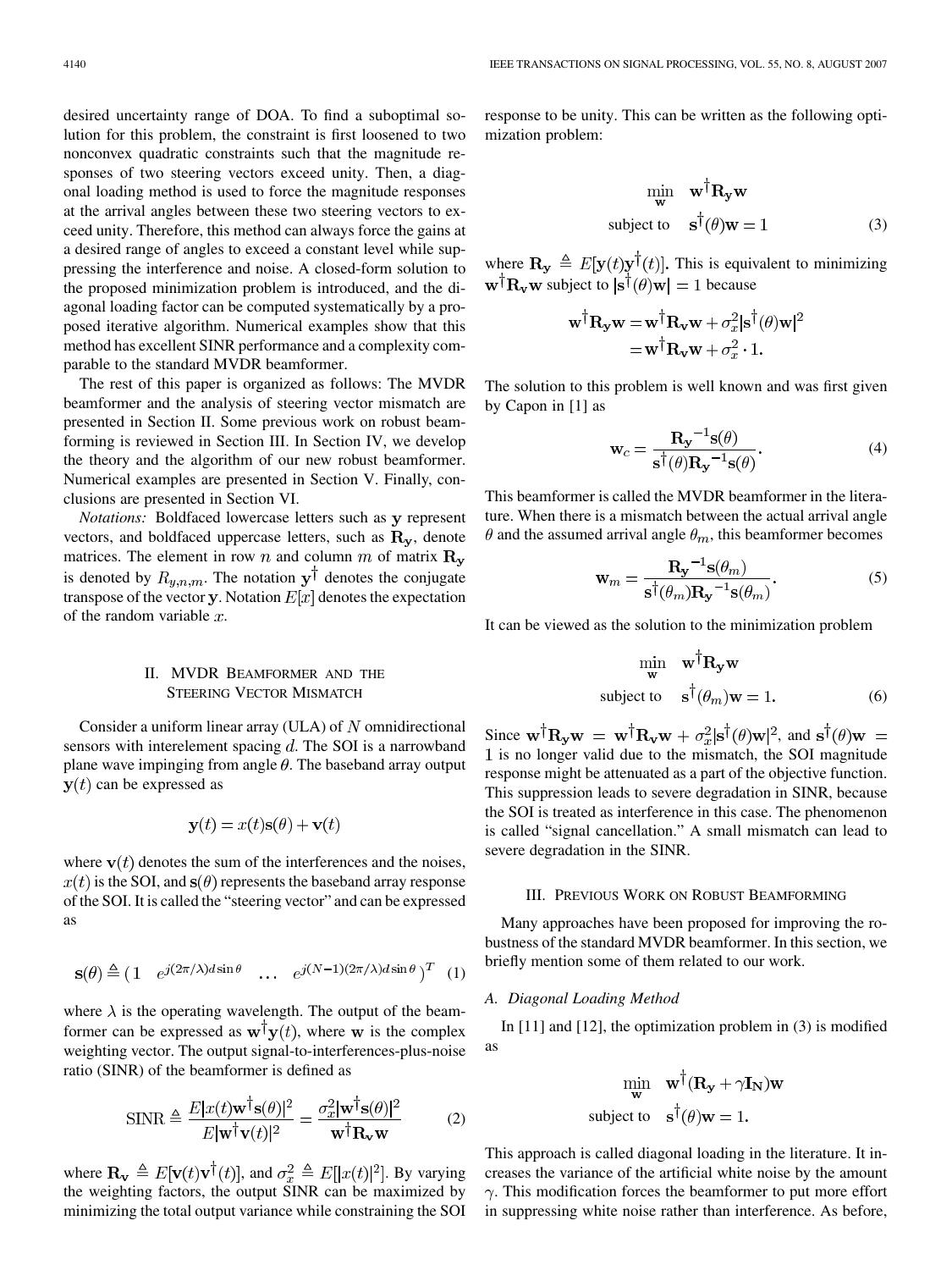when the SOI steering vector is mismatched, the SOI is attenuated as one type of interference. As the beamformer puts less effort in suppressing the interferences and noise, the signal cancellation problem addressed in Section II is reduced. However, when  $\gamma$  is too large, the beamformer fails to suppress strong interference because it puts most effort to suppress the white noise. Hence, there is a tradeoff between reducing signal cancellation and effectively suppressing interference. For that reason, it is not clear how to choose a good diagonal loading factor  $\gamma$  in the traditional MVDR beamformer.

## *B. LCMV Method*

In [13]–[20], the linear constraint of the MVDR in (3) has been generalized to a set of linear constraints as

$$
\begin{array}{cc}\n\min_{\mathbf{w}} & \mathbf{w}^{\dagger} \mathbf{R}_{\mathbf{y}} \mathbf{w} \\
\text{subject to} & \mathbf{C}^{\dagger} \mathbf{w} = \mathbf{f}\n\end{array} (7)
$$

where  $C^{\dagger}$  is an  $L \times N$  matrix and f is an  $L \times 1$  vector. The solution can be found by using the Lagrange multiplication method as

$$
\mathbf{w}_l = \mathbf{R}_{\mathbf{y}}^{-1} \mathbf{C} \left( \mathbf{C}^\dagger \mathbf{R}_{\mathbf{y}}^{-1} \mathbf{C} \right)^{-1} f.
$$

This is called the LCMV beamformer. These linear constraints can be directional constraints [15], [16] or derivative constraints [17]–[19]. The directional constraints force the responses of multiple neighbor steering vectors to be unity. The derivative constraints not only force the response to be unity but also several orders of the derivatives of the beampattern in the assumed DOA to be zero. These constraints broaden the main beam of the beampattern so that it is more robust against the DOA mismatch. In [20], linear constraints have further been used to allow an arbitrary specification of the quiescent response.

## *C. Extended Diagonal Loading Method*

In [6], the following optimization problem is considered:

$$
\min_{\mathbf{w}} \quad \mathbf{w}^{\dagger} \mathbf{R}_{\mathbf{y}} \mathbf{w}
$$
\nsubject to 
$$
|\mathbf{w}^{\dagger} \mathbf{s}| \ge 1 \quad \forall \, \mathbf{s} \in \mathcal{E}
$$
\n(8)

where  $\mathcal E$  is a sphere defined as

$$
\mathcal{E} = \{\bar{\mathbf{s}} + \mathbf{e} \|\mathbf{e}\| \le \epsilon\} \tag{9}
$$

where  $\overline{s}$  is the assumed steering vector. The constraint forces the magnitude responses of an uncertainty set of steering vectors to exceed unity. The constraint is actually nonconvex. However, in [6], it is reformulated to a second-order cone programming (SOCP) problem which can be solved by using some existing tools, such as SeDuMi in MATLAB. It has also been proven in [6] that the solution to (8) has the form  $c(\mathbf{R_y} + \gamma \mathbf{I_N})^{-1}$  is for some appropriate c and  $\gamma$ . Therefore, this method can be viewed as an extended diagonal loading method [7]. In [7] and [8], the uncertainty set in (9) has been generalized to an ellipsoid, and the SOCP has been avoided by the proposed algorithms which directly calculate the corresponding diagonal loading level  $\gamma$  as a function of  $\mathbf{R}_{\mathbf{y}}$ ,  $\bar{\mathbf{s}}$ , and  $\epsilon$ .

## *D. General-Rank Method*

In [9], a general-rank signal model is considered. The steering vector s is assumed to be a random vector that has a covariance  $\mathbf{R}_s$ . The mismatch is therefore modeled as an error matrix  $\mathbf{\Delta}_1 \in \mathbb{C}^{N \times N}$ , in the signal covariance matrix  $\mathbf{R}_s$ , and an error matrix  $\mathbf{\Delta}_2 \in \mathbf{C}^{N \times N}$  in the output covariance matrix  $\mathbf{R}_{\mathbf{y}}$ . The following optimization problem is considered:

$$
\min_{\mathbf{w}} \max_{\|\Delta_2\|_F \leq \gamma} \mathbf{w}^\dagger(\mathbf{R}_\mathbf{y} + \Delta_2)\mathbf{w}
$$
\nsubject to  $\mathbf{w}^\dagger(\mathbf{R}_\mathbf{s} + \Delta_1)\mathbf{w} \geq 1 \,\forall \, \|\Delta_1\|_F \leq \epsilon$ 

where  $\|\Delta\|_F$  denotes the Frobenius norm of the matrix  $\Delta$ , and  $\epsilon$  and  $\gamma$  are the upperbounds of the Frobenius norms of the error matrices  $\Delta_1$  and  $\Delta_2$ , respectively. This optimization problem has an elegant closed-form solution as shown by Shahbazpanahi *et al.* in [9], namely

$$
\mathbf{w}_{\mathbf{n}} = P\{(\mathbf{R}_{\mathbf{y}} + \gamma \mathbf{I}_N)^{-1}(\mathbf{R}_{\mathbf{s}} - \epsilon \mathbf{I}_N)\}\
$$
 (10)

where  $P{A}$  denotes the principal eigenvector of the matrix . The principal eigenvector is defined as the eigenvector corresponding to the largest eigenvalue.

## IV. NEW ROBUST BEAMFORMER

In this paper, we consider the DOA mismatch. When there is a mismatch, the minimization in (6) suppresses the magnitude response of the SOI. To avoid this, we should force the magnitude responses at a range of arrival angles to exceed unity while minimizing the total output variance. This optimal robust beamformer problem can be expressed as

$$
\mathbf{w}_d = \arg\min_{\mathbf{w}} \mathbf{w}^\dagger \mathbf{R}_{\mathbf{y}} \mathbf{w}
$$
  
subject to  $|\mathbf{s}^\dagger(\theta)\mathbf{w}|^2 \ge 1$  for  $\theta_1 \le \theta \le \theta_2$  (11)

where  $\theta_1$  and  $\theta_2$  are the lower and upperbounds of the uncertainty of SOI arrival angle, respectively, and  $s(\theta)$  is the steering vector defined in (1) with the arrival angle  $\theta$ . The following uncertainty set of steering vectors is considered:

$$
\{ \mathbf{s} = (1 \quad e^{j\omega} \quad \dots \quad e^{j(N-1)\omega})^T \, \big| \omega_1 \le \omega \le \omega_2 \} \tag{12}
$$

where  $\omega_1 \triangleq 2\pi \sin \theta_1/\lambda$ , and  $\omega_2 \triangleq 2\pi \sin \theta_2/\lambda$ . This uncertainty set is a curve. This constraint protects the signals in the range of angles  $\theta_1 \le \theta \le \theta_2$  from being suppressed.

## *A. Frequency-Domain View of the Problem*

Substituting (12) into the constraint in (11), the constraint can be rewritten as

$$
\left| \sum_{n=0}^{N-1} w_n e^{-j\omega n} \right| = |W(e^{j\omega})| \ge 1 \text{ for } \omega_1 \le \omega \le \omega_2
$$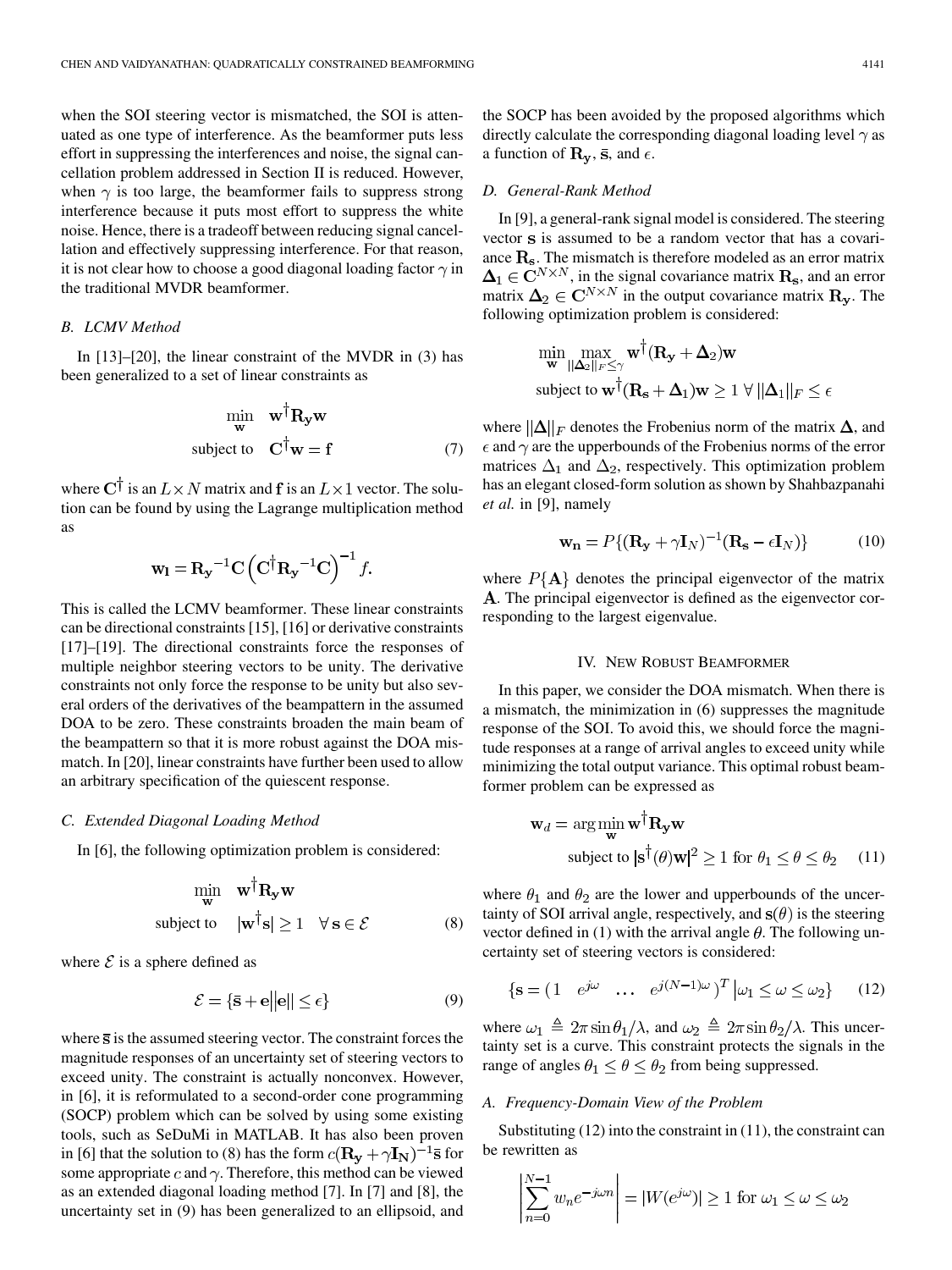

Fig. 1. Frequency-domain view of the optimization problem.

where  $W(e^{j\omega})$  is the Fourier transform of the weight vector w. The objective function  $w^{\dagger}R_{v}w$  can also be rewritten in the frequency domain as

$$
\mathbf{w}^{\dagger} \mathbf{R}_{\mathbf{y}} \mathbf{w} = \sum_{n=0}^{N-1} \sum_{m=0}^{N-1} w_n^* R_{y,n,m} w_m
$$
  
= 
$$
\sum_{n=0}^{N-1} \sum_{m=0}^{N-1} w_n^* r_y (n-m) w_m
$$
  
= 
$$
\frac{1}{2\pi} \int_0^{2\pi} |W(e^{j\omega})|^2 S_y(e^{j\omega}) d\omega
$$

where  $S_y(e^{j\omega})$  is the power spectral density (PSD) of the array output y. Therefore, the optimization problem can be rewritten in the frequency domain as

$$
\min_{\mathbf{w}} \int_0^{2\pi} |W(e^{j\omega})|^2 S_y(e^{j\omega}) d\omega
$$
\nsubject to 
$$
|W(e^{j\omega})| \ge 1
$$
 for  $\omega_1 \le \omega \le \omega_2$ .

Note that  $S_v(e^{j\omega})$  is a weighting function in the above integral. The frequency-domain view of this optimization problem is illustrated in Fig. 1. The integral of  $|W(e^{j\omega})|^2 S_u(e^{jw})$  is minimized while  $|W(e^{j\omega})| \ge 1$  for  $\omega_1 \le \omega \le \omega_2$  is satisfied. Even though we will not solve the problem in the frequency domain, it is insightful to look at it this way.

#### *B. Two-Point Quadratic Constraint*

It is not clear how to solve the optimal beamformer  $w_d$  in (11) because the constraint does not fit into any of the existing standard optimization methods. The constraint  $|\mathbf{s}^\dagger(\theta)\mathbf{w}|^2 \geq 1$ for  $\theta_1 \leq \theta \leq \theta_2$  can be viewed as an infinite number of nonconvex quadratic constraints. To find a suboptimal solution, we start looking for the solution by loosening the constraint. We first loosen the constraint by choosing only two constraints  $|\mathbf{s}^{\dagger}(\theta_1)\mathbf{w}|^2 \geq 1$  and  $|\mathbf{s}^{\dagger}(\theta_2)\mathbf{w}|^2 \geq 1$  from the infinite constraints  $|\mathbf{s}^\dagger(\theta)\mathbf{w}|^2 \geq 1$  for  $\theta_1 \leq \theta \leq \theta_2$ . The corresponding optimization problem can be written as

$$
\begin{aligned}\n\min_{\mathbf{w}} \quad & \mathbf{w}^{\dagger} \mathbf{R}_{\mathbf{y}} \mathbf{w} \\
\text{subject to} \quad & |\mathbf{s}^{\dagger}(\theta_1)\mathbf{w}|^2 \ge 1 \text{ and } |\mathbf{s}^{\dagger}(\theta_2)\mathbf{w}|^2 \ge 1. \quad (13)\n\end{aligned}
$$

Due to the fact that the constraint is loosened, the minimum to this problem is a lowerbound of the original problem in (11). Note that the constraint in (13) is a nonconvex quadratic constraint. In order to obtain an analytic solution, we reformulate the problem in the following equivalent form:

$$
\min_{\mathbf{w}, \phi, \rho_0 \ge 1, \rho_1 \ge 1} \quad \mathbf{w}^\dagger \mathbf{R}_{\mathbf{y}} \mathbf{w}
$$
\n
$$
\text{subject to} \quad \mathbf{S}^\dagger \mathbf{w} = \begin{pmatrix} \rho_0 \\ \rho_1 e^{j\phi} \end{pmatrix}
$$

where

$$
\mathbf{S}=(\ \mathbf{s}(\theta_1) \quad \mathbf{s}(\theta_2)\ )
$$

and  $\rho_0$ ,  $\rho_1$ , and  $\phi$  are real numbers.

To solve this problem, we divide it into two parts. We first assume  $\phi$ ,  $\rho_0$ , and  $\rho_1$  are constants and solve **w**. The solution w will be a function of  $\phi$ ,  $\rho_0$ , and  $\rho_1$ . Then, the solution w can be substituted back into the objective function so that the objective function becomes a function of  $\phi$ ,  $\rho_0$ , and  $\rho_1$ . Finally, we minimize the new objective function by choosing  $\phi$ ,  $\rho_0$ , and  $\rho_1$ . Define the function

$$
L(\mathbf{w}, \mathbf{b}) = \mathbf{w}^{\dagger} \mathbf{R}_{\mathbf{y}} \mathbf{w} - \mathbf{b}^{\dagger} \mathbf{S}^{\dagger} \mathbf{w}
$$
 (14)

where  $\mathbf{b} \in \mathbb{C}^2$  is the Lagrange multiplier. Taking the gradient of (14) and equating it to zero, we obtain the solution

$$
\mathbf{w}_0 = \mathbf{R_y}^{-1} \mathbf{S} \mathbf{b}.
$$

Substituting the above equation into the constraint, the Lagrange multiplier can be expressed as

$$
\mathbf{b} = \left(\mathbf{S}^{\dagger} \mathbf{R}_{\mathbf{y}}^{-1} \mathbf{S}\right)^{-1} \begin{pmatrix} \rho_0 \\ \rho_1 e^{j\phi} \end{pmatrix}
$$

Substituting **b** back into  $w_0$ , we obtain

$$
\mathbf{w}_0 = \mathbf{R}_\mathbf{y}^{-1} \mathbf{S} \left( \mathbf{S}^\dagger \mathbf{R}_\mathbf{y}^{-1} \mathbf{S} \right)^{-1} \begin{pmatrix} \rho_0 \\ \rho_1 e^{j\phi} \end{pmatrix} . \tag{15}
$$

Given  $\phi$ ,  $\rho_0$ , and  $\rho_1$ ,  $\mathbf{w}_0$  can be found from the above equation. Note that it is exactly the solution to the LCMV beamformer mentioned in Section III-B with two directional constraints. Therefore, this approach can be viewed as an LCMV beamformer with a further optimized  $f$  in (7). However, this approach is reformulated from the nonconvex quadratic problem in (13). It is intrinsically different from a linearly constrained problem. The task now is to solve for  $\phi$ ,  $\rho_0$ , and  $\rho_1$ . Write

$$
\left(\mathbf{S}^{\dagger}\mathbf{R}_{\mathbf{y}}^{-1}\mathbf{S}\right)^{-1} = \begin{pmatrix} r_0 & r_2e^{j\beta} \\ r_2e^{-j\beta} & r_1 \end{pmatrix}
$$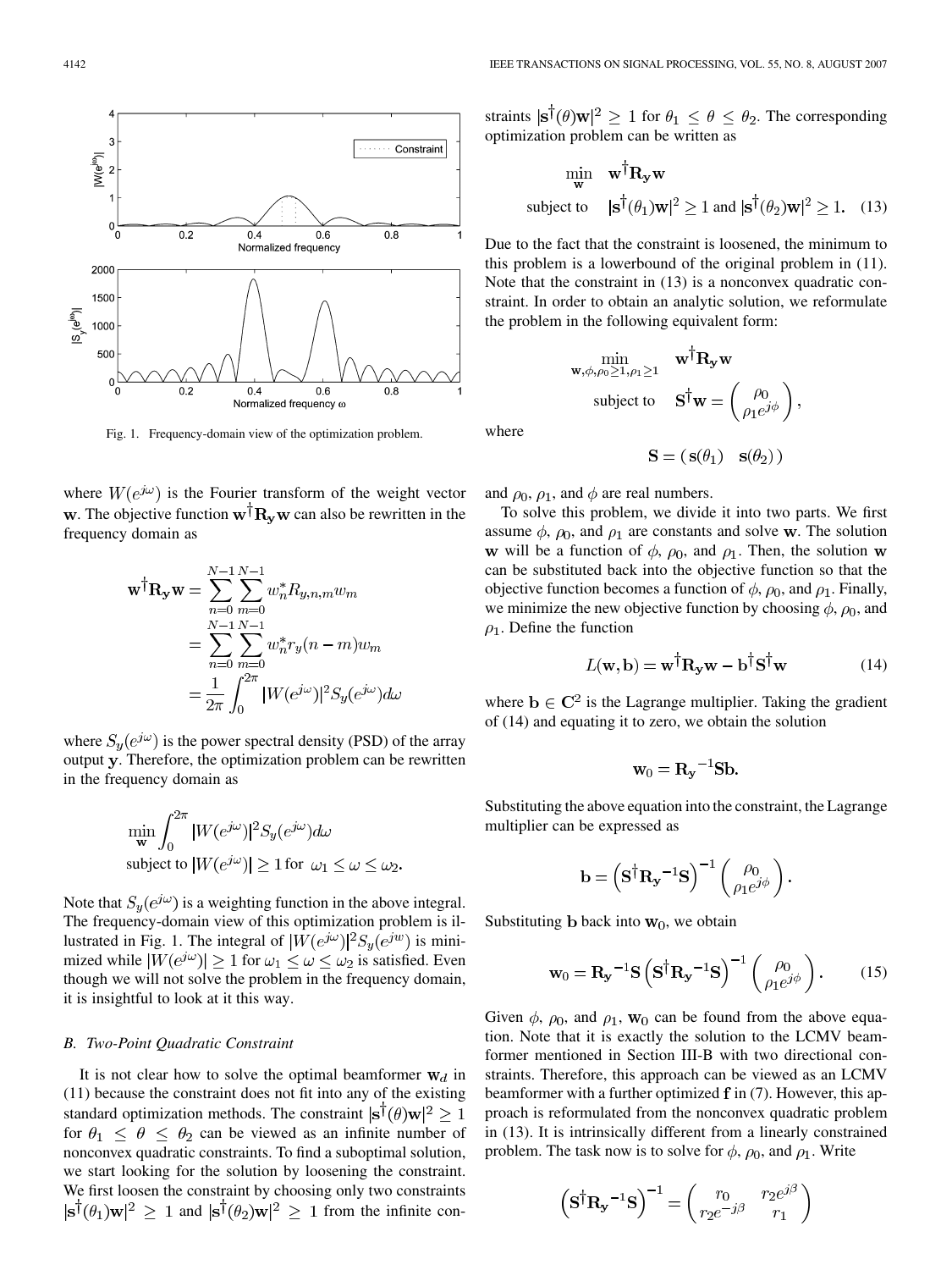where  $r_0, r_1$ , and  $r_2$  are real non-negative numbers. Substituting  $w_0$  in (15) into the objective function, it becomes

$$
\mathbf{w}_0^{\dagger} \mathbf{R}_{\mathbf{y}} \mathbf{w}_0 = (\rho_0 \quad \rho_1 e^{-j\phi}) \left( \mathbf{S}^{\dagger} \mathbf{R}_{\mathbf{y}}^{-1} \mathbf{S} \right)^{-1} \begin{pmatrix} \rho_0 \\ \rho_1 e^{j\phi} \end{pmatrix}
$$
  
=  $r_0 \rho_0^2 + r_1 \rho_1^2 + 2 \text{Re} \{ r_2 \rho_0 \rho_1 e^{j(\beta + \phi)} \}$   
 $\ge r_0 \rho_0^2 + r_1 \rho_1^2 - 2r_2 \rho_0 \rho_1.$  (16)

To minimize the objective function,  $\phi$  can be chosen as

$$
\phi = -\beta + \pi \tag{17}
$$

so that the last equality in (16) holds. Now  $\phi$  and  $\mathbf{w}_0$  are obtained by (17) and (15), and the objective function becomes (16). To further minimize the objective function,  $\rho_0$  and  $\rho_1$  can be found by solving the following optimization problem:

$$
\min_{\rho_0 \ge 1, \rho_1 \ge 1} r_0 \rho_0^2 + r_1 \rho_1^2 - 2r_2 \rho_0 \rho_1.
$$

This can be solved by using the Karush–Kuhn–Tucker (KKT) condition. The following solution can be obtained:

$$
\rho_0 = \begin{cases} 1, & \frac{r_2}{r_2} \le 1 \\ \frac{r_2}{r_0}, & \frac{r_2}{r_0} > 1, \\ 0, & \frac{r_2}{r_1} \le 1 \\ \frac{r_2}{r_1}, & \frac{r_2}{r_1} > 1. \end{cases} \tag{18}
$$

Summarizing (15), (17), and (18), the following algorithm for solving the beamformer with the two-point quadratic constraint in (13) is obtained.

## **Algorithm 1**

Given  $\theta_1$ ,  $\theta_2$ , and  $\mathbf{R}_{\mathbf{v}}$ , compute  $\mathbf{w}_0$  by the following steps:

1. 
$$
\mathbf{S} \leftarrow (\mathbf{s}(\theta_1) \ \mathbf{s}(\theta_2)).
$$
  
\n2. 
$$
\mathbf{V} \leftarrow (\mathbf{R}_{\mathbf{y}})^{-1} \mathbf{S}.
$$
  
\n3. 
$$
\mathbf{R} \triangleq \begin{pmatrix} r_0 & r_2 e^{j\beta} \\ r_2 e^{-j\beta} & r_1 \end{pmatrix} \leftarrow (\mathbf{S}^{\dagger} \mathbf{V})^{-1}.
$$
  
\n4. 
$$
\phi \leftarrow -\beta + \pi.
$$
  
\n
$$
\rho_0 \leftarrow \begin{cases} 1, & \frac{r_2}{r_0} \le 1 \\ \frac{r_2}{r_0}, & \frac{r_2}{r_0} > 1. \end{cases}
$$
  
\n
$$
\rho_1 \leftarrow \begin{cases} 1, & \frac{r_2}{r_0} \le 1 \\ \frac{r_2}{r_1}, & \frac{r_2}{r_1} > 1. \end{cases}
$$
  
\n5. 
$$
\mathbf{w}_0 \leftarrow \mathbf{V} \mathbf{R} \begin{pmatrix} \rho_0 \\ \rho_1 e^{j\phi} \end{pmatrix}.
$$

The matrix inversion in Step 2 contains most of the complexity of the algorithm. Therefore, the algorithm has the same order of complexity as the MVDR beamformer. Since the constraint is loosened, the feasible set of the two-point quadratic constraint problem in (13) is a superset of the feasible set of the original problem in (11). The minimum found in this problem is a lowerbound of the minimum of the original problem. If the solution  $w_0$  in the two-point quadratic constraint problem in



Fig. 2. Example of a solution of the two-point quadratic constraint problem that does not satisfy  $|\mathbf{s}^{\dagger} \mathbf{w}| \geq 1$  for  $\theta_1 \leq \theta \leq \theta_2$ .

(13) happens to satisfy the original constraint  $|\mathbf{s}^{\dagger}(\theta)\mathbf{w}_0|^2 \geq 1$ for  $\theta_1 \le \theta \le \theta_2$ , then  $w_0$  is exactly the solution to the original problem in (11). The example provided in Fig. 1 is actually found by using the two-point quadratic constraint instead of the original constraint, but it also satisfies the original constraint. This makes it exactly the solution to the original problem in (11).

Unfortunately, in general, the original constraint  $|\mathbf{s}^\dagger(\theta)\mathbf{w}| \geq$ 1 for  $\theta_1 \leq \theta \leq \theta_2$  is not guaranteed to be satisfied by the solution of the two-point quadratic constraint problem in (13). Fig. 2 shows an example where the original constraint is not satisfied. This example is obtained by increasing the power of the SOI in the example in Fig. 1. One can compare  $|S_u(e^{j\omega})|$ in Figs. 1 and 2 and find that the SOI power is much stronger in Fig. 2. In this case, the beamformer tends to put a zero between  $\theta_1$  and  $\theta_2$  to suppress the strong SOI. This makes  $|W(e^{j\omega})| \leq$ 1 for some  $\omega$  between  $\omega_1$  and  $\omega_2$ . The original constraint is thus not satisfied. This problem will be overcome by a method provided in Section V.

### *C. Two-Point Quadratic Constraint With Diagonal Loading*

In Fig. 2, we observe that the energy of w,  $||\mathbf{w}||^2$  =  $\int_0^{2\pi} |W(e^{j\omega})|^2 d\omega/(2\pi)$  is quite large compared to that in Fig. 1. Fig. 3 shows the locations of the zeroes of the  $z$ -transform  $W(z)$  of the beamformer in Fig. 2. One can observe that there is a zero between  $\theta_1$  and  $\theta_2$ . This zero causes the signal cancellation in Fig. 2. It can be observed that the zero is very close to those two points which are constrained to have magnitudes greater than unity. When a zero is close to these quadratically constrained points, it attenuates the gain at these points. However, the magnitude responses at these points are constrained to exceed unity. To satisfy the constraints, the overall energy of w must be adjusted to a certain high level. Therefore, if a zero is between  $\theta_1$  and  $\theta_2$ , which occurred in Fig. 3, the norm of the weighting vector  $\|\mathbf{w}\|$  will become very large. By using this fact, we can impose some penalty on  $||\mathbf{w}||^2$ to force the zeroes between  $\theta_1$  and  $\theta_2$  to go away. This can be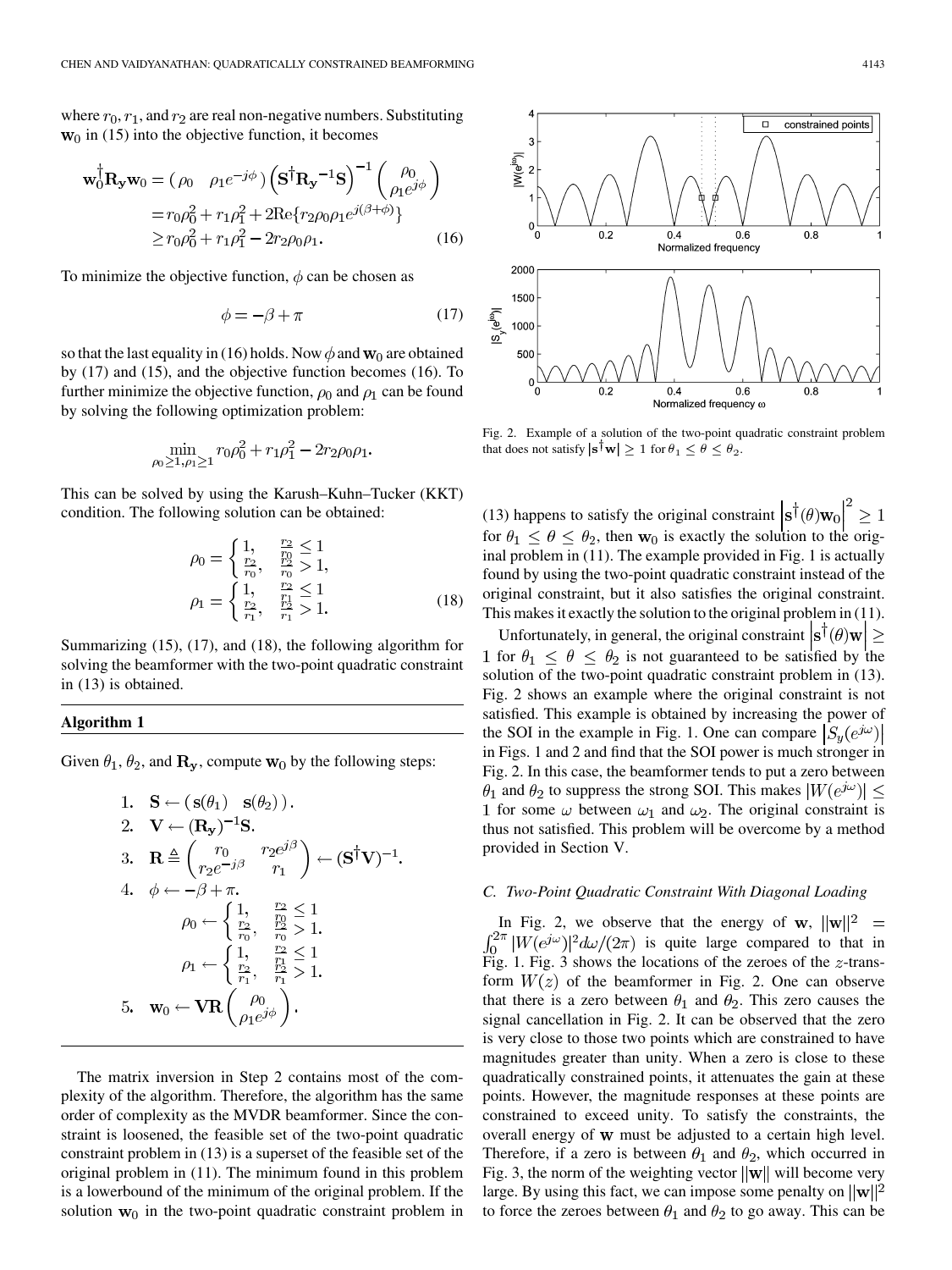

Fig. 3. Locations of zeroes of the beamformer in Fig. 2.

accomplished by the diagonal loading approach mentioned in Section III-A. The corresponding optimization problem can be written as

$$
\mathbf{w}_{\gamma} = \arg\min_{\mathbf{w}} \mathbf{w}^{\dagger} \mathbf{R}_{\mathbf{y}} \mathbf{w} + \gamma ||\mathbf{w}||^2
$$
  
subject to  $|\mathbf{s}^{\dagger}(\theta_1)\mathbf{w}| \ge 1$  and  $|\mathbf{s}^{\dagger}(\theta_2)\mathbf{w}| \ge 1$  (19)

where  $\gamma$  is the diagonal loading factor which represents the amount of the penalty put on  $||\mathbf{w}||^2$ . The solution  $\mathbf{w}_\gamma$  can be found by performing the following modification on the output covariance matrix:

$$
\mathbf{R_y} \leftarrow \mathbf{R_y} + \gamma \mathbf{I}_N
$$

and then applying Algorithm 1. When  $\gamma \to \infty$ , the solution converges to

$$
\mathbf{w}_{\infty} = \arg\min_{\mathbf{w}} ||\mathbf{w}||^2
$$
  
subject to  $|\mathbf{s}^\dagger(\theta_1)\mathbf{w}| \ge 1$  and  $|\mathbf{s}^\dagger(\theta_2)\mathbf{w}| \ge 1$ . (20)

The following lemma gives the condition for which  $w_{\infty}$  satisfies the constraint  $|\mathbf{s}(\theta)^{\dagger} \mathbf{w}_{\infty}| \geq 1$  for all  $\theta$  in  $\theta_1 \leq \theta \leq \theta_2$ .

*Lemma 1:*  $|\mathbf{s}^{\dagger}(\theta)\mathbf{w}_{\infty}| \geq 1$  for  $\theta_1 \leq \theta \leq \theta_2$  if and only if  $|\sin \theta_2 - \sin \theta_1| \leq \lambda/(dN).$ 

*Proof:* According to (20), substituting  $\mathbf{R}_{y} = \mathbf{I}_{N}$  and applying Algorithm 1, one can obtain

$$
\mathbf{w}_{\infty} = \frac{1}{N + |\text{sincd}(\frac{\omega_2 - \omega_1}{2})|}
$$

$$
\times (\mathbf{s}(\theta_1) + \mathbf{s}(\theta_2)e^{j(\omega_2 - \omega_1)(N-1)/2}),
$$
where
$$
\omega_1 \triangleq \frac{2\pi}{\lambda}d\sin\theta_1, \quad \omega_2 \triangleq \frac{2\pi}{\lambda}d\sin\theta_2,
$$
and 
$$
\text{sincd}(\omega) \triangleq \frac{\sin(\omega N)}{\sin\omega}.
$$

By direct substitution, one can obtain

$$
\left| \mathbf{s}^{\dagger}(\theta)\mathbf{w}_{\infty} \right| = \left| \frac{\text{sincd}(\frac{\omega_1 - \omega}{2}) + a \cdot \text{sincd}(\frac{\omega_2 - \omega}{2})}{N + |\text{sincd}(\frac{\omega_2 - \omega}{2})|} \right| \tag{21}
$$

where  $\omega \triangleq 2\pi/\lambda d \sin \theta$  and

$$
a = \begin{cases} 1, & \text{if } \text{sincd}(\frac{\omega_2 - \omega_1}{2}) > 0 \\ -1, & \text{otherwise.} \end{cases}
$$

By (21), it can be verified that

$$
|\mathbf{s}^{\mathsf{T}}(\theta)\mathbf{w}_{\infty}| \ge 1 \text{ for } \omega_1 \le \omega \le \omega_2
$$

if and only if

$$
|\omega_2 - \omega_1| \le \frac{2\pi}{N}
$$

which can also be expressed as  $|\sin \theta_2 - \sin \theta_1| \leq \lambda/(dN)$ . If the condition  $|\sin \theta_1 - \sin \theta_2| \leq \lambda/(dN)$  is satisfied,  $\gamma > 0$ 

exists such that the condition  $|\mathbf{s}^{\dagger}(\theta)\mathbf{w}_{\gamma}| \geq 1$  for  $\theta_1 \leq \theta \leq \theta_2$ is satisfied. For example, if  $d = \lambda/2$ ,  $N = 10$ ,  $\theta_1 = 35^{\circ}$ , and  $\theta_2 = 55^{\circ}$ , then we have

$$
|\sin(55^\circ) - \sin(35^\circ)| \approx 0.1824 \le \frac{\lambda}{dN} = 0.2
$$

In this case,  $\gamma > 0$  exists so that the robust condition  $|\mathbf{s}^{\dagger}(\theta)\mathbf{w}_{\gamma}| \geq 1$  for 35°  $\leq \theta \leq 55^{\circ}$  is satisfied. However, introducing the diagonal loading changes, the objective function  $\mathbf{w}^\dagger \mathbf{R}_{\mathbf{y}} \mathbf{w}$  to  $\mathbf{w}^\dagger (\mathbf{R}_{\mathbf{y}} + \gamma \mathbf{I}_N) \mathbf{w}$ . The modification of the objective function affects the suppression of the interferences. To keep the objective function correct,  $\gamma$  should be chosen as small as possible while the condition  $|\mathbf{s}^{\dagger}(\theta)\mathbf{w}| \geq 1$  for  $\theta_1 \le \theta \le \theta_2$  is satisfied. For finding such a  $\gamma$ , we propose the following algorithm.

# **Algorithm 2**

Given  $\theta_1$ ,  $\theta_2$ ,  $\mathbf{R}_{\mathbf{y}}$ , an initial value of  $\gamma$ , a search step size  $\alpha > 1$ , and a set of angles  $\zeta_i$ ,  $i = 1, 2, \dots, n$  which satisfies  $\theta_1 < \zeta_i < \theta_2$  for all i,  $w_\gamma$  can be computed by the following steps:

- 1.  $\mathbf{R}_{\mathbf{v}} \leftarrow \mathbf{R}_{\mathbf{v}} + \gamma \mathbf{I}_N$ .
- 2. Compute  $\mathbf{w}_{\gamma}$  by Algorithm 1.
- 3. If  $|\mathbf{s}^{\dagger}(\zeta_i)\mathbf{w}_{\gamma}| \geq 1$  for all  $i = 1, 2, ..., n$ then stop. else  $\gamma \leftarrow \alpha \gamma$ , and go to 1.

Fig. 4 illustrates how Algorithm 2 works. In this figure, the set  $\mathcal{A} = \{ \mathbf{w} \mid \mathbf{s}^{\dagger}(\theta) \mathbf{w} \mid \geq 1, \theta = \theta_1, \theta_2 \}$  is the feasible set of the two-point quadratic constraint problem in (13). The set  $\mathcal{B} = \left\{ \mathbf{w} \middle| \left| \mathbf{s}^{\dagger}(\theta) \mathbf{w} \right| \geq 1, \theta_1 \leq \theta \leq \theta_2 \right\}$  is the feasible set of the mismatched steering vector problem in (11). If the condition  $|\sin \theta_1 - \sin \theta_2| \leq \lambda/(dN)$  is satisfied, Lemma 1 shows that  $\mathbf{w}_{\infty} \in \mathcal{B}$ . In this case,  $\gamma > 0$  exists so that  $\mathbf{w}_{\gamma} \in \mathcal{B}$ . Algorithm 2 keeps increasing  $\gamma$  by multiplying  $\alpha$  until  $|\mathbf{s}^{\dagger}(\zeta_i)\mathbf{w}_{\gamma}| \geq 1$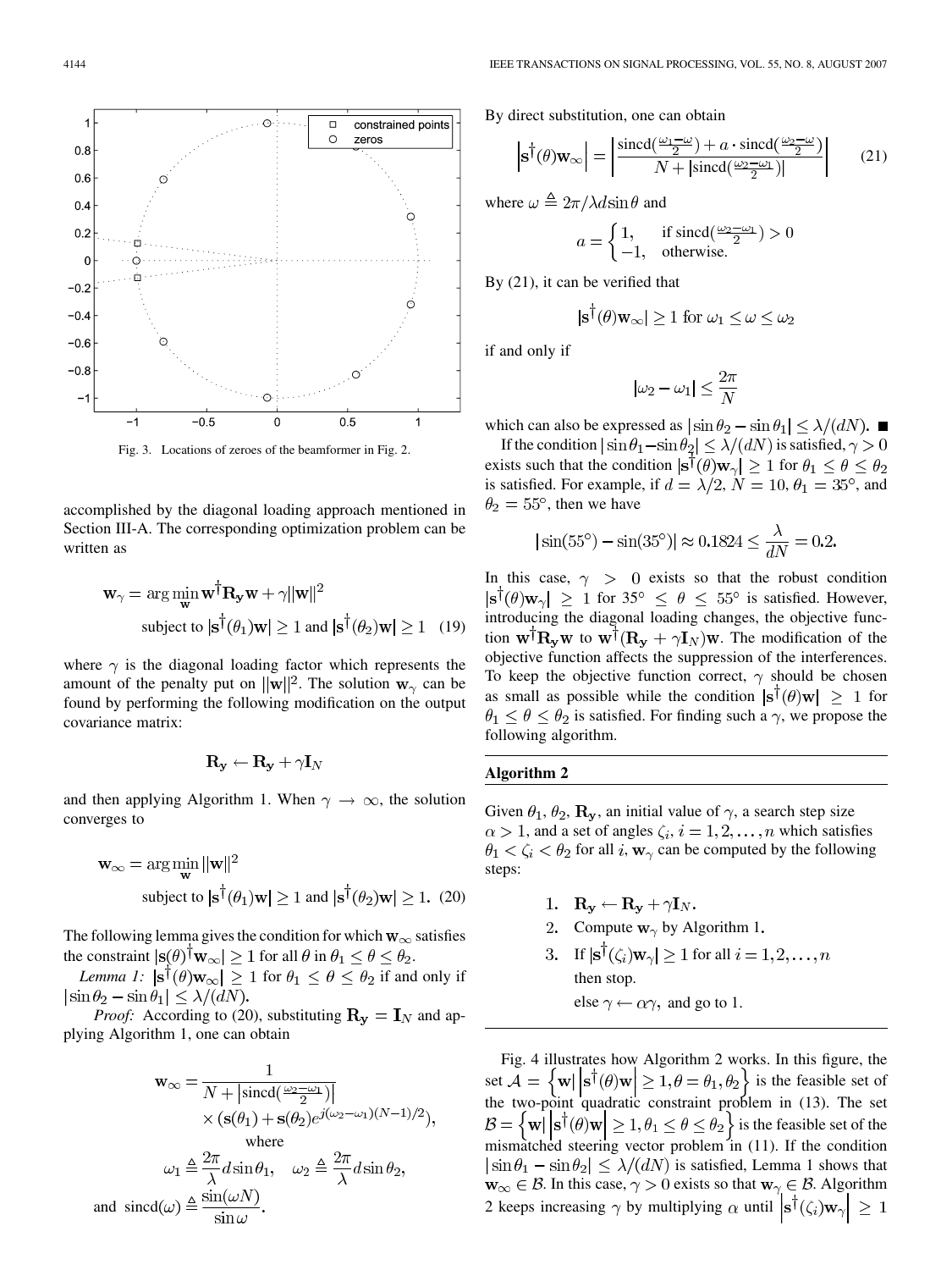for all  $i = 1, 2, ..., n$  is satisfied. This is an approximation for  $\mathbf{w}_{\gamma} \in \mathcal{B}$ . The number *n* can be very small. In Section V,  $n = 3$ works well for all of the cases. Also, the SINR is not sensitive to the choice of  $\alpha$ , as we will see later.

### V. NUMERICAL EXAMPLES

For the purpose of design examples, the same parameters used in [8] are used in this section. A uniform linear array (ULA) of  $N = 10$  omnidirectional sensors spaced a half-wavelength apart (i.e.,  $d = \lambda/2$ ) is considered. There are three signals impinging upon this array, as follows:

- 1) the SOI  $x(t)$  with an angle of arrival  $\theta$ ;
- 2) an interference signal  $x_{\text{int1}}(t)$  with an angle of arrival  $\theta_{\rm int1} = 30^{\circ};$
- 3) another interference signal  $x_{\text{int2}}(t)$  with an angle of arrival  $\theta_{\rm int2} = 75^{\circ}$ .

The received narrowband array output can be modeled as

$$
\mathbf{y}(t) = x(t)\mathbf{s}(\theta) + x_{\text{int1}}(t)\mathbf{s}(\theta_{\text{int1}}) + x_{\text{int2}}(t)\mathbf{s}(\theta_{\text{int2}}) + \mathbf{n}(t)
$$

where  $s(\theta)$  is the steering vector defined in (1), and  $n(t)$  is the noise. We assume  $x(t)$ ,  $x_{\text{int1}}(t)$ ,  $x_{\text{int2}}(t)$ , and  $n(t)$  are the zeromean wide-sense stationary random process satisfying

$$
E[\mathbf{n}(t)\mathbf{n}^{\dagger}(t)] = \mathbf{I}_N
$$
  
\n
$$
E[|x(t)|^2] = \sigma_x^2 = \text{SNR} \cdot 1
$$
  
\n
$$
E[|x_{\text{int1}}(t)|^2] = \sigma_{\text{int1}}^2 = 10^4 \text{ (40 dB above noise)}
$$
  
\n
$$
E[|x_{\text{int2}}(t)|^2] = \sigma_{\text{int2}}^2 = 10^2 \text{ (20 dB above noise)}
$$

Thus, the covariance matrix of the narrowband array output  $y(t)$ can be expressed as

$$
\mathbf{R}_{\mathbf{y}} \triangleq E[\mathbf{y}(t)\mathbf{y}^{\dagger}(t)]
$$
  
=  $\sigma_x^2 \mathbf{s}(\theta) \mathbf{s}^{\dagger}(\theta) + \sum_{i=1}^2 \sigma_{\text{int},i}^2 \mathbf{s}(\theta_{\text{int},i}) \mathbf{s}^{\dagger}(\theta_{\text{int},i}) + \mathbf{I}_N.$ 

*1) Example 1:* SINR versus diagonal loading factor  $\gamma$ .

In this example, the actual arrival angle  $\theta$  is 43<sup>o</sup>, but the assumed arrival angle  $\theta_m$  is 45°. The SINR defined in (2) is compared for a different diagonal loading factor  $\gamma$ . The following five methods involving diagonal loading are considered:

- 1) Algorithm 1 in Section IV with the new method with  $\theta_1 =$ 42° and  $\theta_2 = 48^\circ$ ;
- 2) general-rank method [9] in (10) with the parameter

$$
\epsilon = \max_{48^\circ \ge \theta \ge 42^\circ} ||\mathbf{s}(\theta)\mathbf{s}^\dagger(\theta) - \mathbf{s}(45^\circ)\mathbf{s}^\dagger(45^\circ)||_F \approx 4.73;
$$

- 3) diagonal loading method [11], [12] in Section III-A;
- 4) directional LCMV [15], [16] with two linear constraints which forces the responses of the signals from  $42^{\circ}$  and  $48^{\circ}$ to be unity;
- 5) derivative LCMV [17]–[19] with two linear constraints which forces the responses of the signals from  $45^{\circ}$  to be unity and the derivative of the beampattern on  $45^{\circ}$  to be zero.

The SINR of the MVDR beamformer without mismatch is also plotted. This is an upperbound on the SINR. Fig. 5 shows the result for  $SNR = 10$  dB. One can observe that there is a huge jump in the SINR of Algorithm 1 around  $\gamma = 3$ . When this occurs,



Fig. 4. Illustration of Algorithm 2, where  $A = \{w \mid |s^{\dagger}(\theta)w| \geq 1, \theta =$  $\{\theta_1, \theta_2\}$  and  $\mathcal{B} = {\mathbf{w}} \|\mathbf{s}^\dagger(\theta)\mathbf{w}\| \geq 1, \theta_1 \leq \theta \leq \theta_2\}.$ 



Fig. 5. Example 1: SINR versus  $\gamma$  for SNR = 10 dB.

the SINR of Algorithm 1 increases significantly and becomes very close to the upperbound provided by the MVDR beamformer without mismatch. This jump occurs when the beampattern changes from Fig. 2 to Fig. 1. Once the beamformer enters the set  $\beta$  as illustrated in Fig. 4, the SINR increases dramatically. After that, the SINR decays slowly as  $\gamma$  increases because of the oversuppression of white noise. Fig. 6 shows the case of SNR = 20 dB. For large SNR, larger  $\gamma$  is needed for the beamformer to be in set  $\beta$ . Observing Figs. 5 and 6, we can see why Algorithm 2 works so well. Algorithm 2 increases  $\gamma$  by repeatedly multiplying  $\alpha$  until  $\mathbf{w}_{\gamma}$  satisfies  $|\mathbf{w}_{\gamma}^{\dagger} \mathbf{s}(\zeta_i)| \geq 1$  for  $i =$  $1, 2, \ldots, n$ . This occurs as  $\gamma$  crosses the jump in SINR. Also, the SINR is not sensitive to the choice of  $\alpha$  because the SINR decays very slowly after the jump. By Algorithm 2, we can find a suitable  $\gamma$  with only a few iterations. For other approaches involving diagonal loading, it is not clear how to find a good diagonal loading factor  $\gamma$ . One can observe that Algorithm 1 has a very different SINR performance than the two-point directional LCMV with diagonal loading. This shows that further optimization of the parameters  $\phi$ ,  $\rho_0$ , and  $\rho_1$  in Section IV-B is very crucial.

*2) Example 2:* SINR versus SNR.

In this example, the actual arrival angle  $\theta$  is 43°, but the assumed arrival angle  $\theta_m$  is 45°. The SINRs in (2) are compared for different SNRs ranging from 20 to 30 dB. The following methods are considered.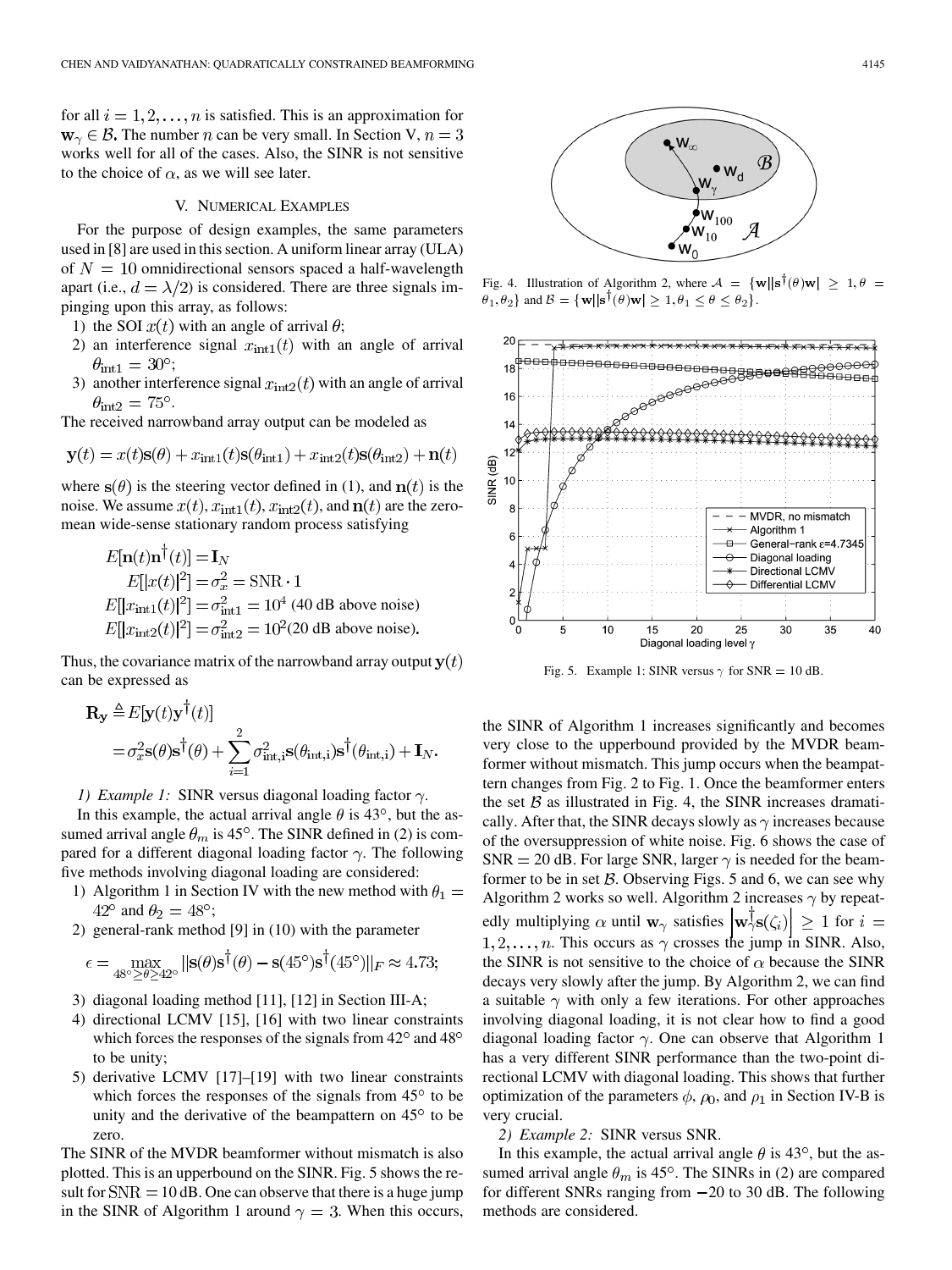

Fig. 6. Example 1 continued: SINR versus  $\gamma$  for SNR = 20 dB.

- 1) Algorithm 2 with  $\theta_1 = 42^{\circ}, \theta_2 = 48^{\circ}, \zeta_1 = 43.5^{\circ}$ ,  $\zeta_2 = 45^\circ$ ,  $\zeta_3 = 46.5^\circ$ , initial  $\gamma = 1$ , and step size  $\alpha = 2$ ;
- 2) general-rank method—same as in Example 1;
- 3) extended diagonal loading method [6]–[8] in (8) with the parameter

$$
\epsilon = \max_{48^\circ \ge \theta \ge 42^\circ} ||\mathbf{s}(\theta) - \mathbf{s}(45^\circ)|| \approx 1.95;
$$

the algorithm in [7] is used to compute the diagonal loading level;

- 4) directional LCMV [15], [16] with two linear constraints which forces the responses of the signals from  $42^{\circ}$  and  $48^{\circ}$ to be unity;
- 5) directional LCMV with three linear constraints at the angles  $42^{\circ}$ ,  $45^{\circ}$ , and  $48^{\circ}$ ;
- 6) derivative LCMV with two linear constraints which force the responses of the signals from  $45^{\circ}$  to be unity and the derivative of the beampattern on  $45^{\circ}$  to be zero;
- 7) derivative LCMV with three linear constraints which force the responses of the signals from  $45^{\circ}$  to be unity and both the first and second derivatives of the beampattern on 45 to be zero;
- 8) the standard MVDR beamformer in (5).

Due to the fact that no finite-sample effect is considered, except in Algorithm 2 and the extended diagonal loading method, no diagonal loading has been used in these methods. Again, the SINR of the MVDR beamformer without mismatch is also plotted as a benchmark. The results are shown in Fig. 7. The SINR of the standard MVDR beamformer is seriously degraded with only  $2^{\circ}$  of mismatch. When the SNR increases, the MVDR beamformer tends to suppress the strong SOI to minimize the total output variance. Therefore, in the high SNR region, the SINR decreases when SNR increases. The LCMV beamformers have good performances in the high SNR region. However, the performance in the low SNR region is much worse compared to other methods. This is because the linear equality constraints are too strong compared to the quadratic inequality constraints. One can observe that for both directional and derivative LCMV



Fig. 7. Example 2: SINR versus SNR.

methods, each extra linear constraint decreases the SINR by about the same amount in the low SNR region. In this example, Algorithm 2 has the best SINR performance. It is very close to the upperbound provided by the MVDR beamformer without mismatch. Algorithm 2 has better SINR performance than the general rank method [9] and the extended diagonal loading method [6]–[8] because the uncertainty set has been simplified to be robust only against DOA mismatch. Note that even though these methods have worse performances than Algorithm 2 with regard to DOA error, they have the advantages of robustness against more general types of steering vector mismatches. The number of iterations in Algorithm 2 depends on the SNR and the choice of  $\alpha$ . For instance, it converges with two steps when  $SNR = 10$  dB and six steps when  $SNR = 20$  dB in this example.

*3) Example 3:* SINR versus mismatch angle.

In this example, the assumed signal arrival angle  $\theta_m$  is 45°, and the actual arrival angle ranges from  $\theta = 41^{\circ}$  to  $\theta = 49^{\circ}$ . The SINR in (2) is compared for different mismatched angles  $(\theta - \theta_m)$ . The following methods are considered:

- 1) Algorithm 2 with  $\theta_1 = 41^{\circ}$ ,  $\theta_2 = 49^{\circ}$ ,  $\zeta_1 = 43^{\circ}$ ,  $\zeta_2 =$  $45^{\circ}$ ,  $\zeta_3 = 47^{\circ}$ , initial  $\gamma = 1$ , and step size  $\alpha = 2$ ;
- 2) general-rank method [9] in (10) with the parameter

$$
\epsilon = \max_{49^\circ \ge \theta \ge 41^\circ} ||\mathbf{s}(\theta)\mathbf{s}^\dagger(\theta) - \mathbf{s}(45^\circ)\mathbf{s}^\dagger(45^\circ)||_F \approx 6.25;
$$

3) extended diagonal loading method [6]–[8] in (8) with the parameter

$$
\epsilon = \max_{49^\circ \ge \theta \ge 41^\circ} ||\mathbf{s}(\theta) - \mathbf{s}(45^\circ)|| \approx 2.56;
$$

- 4) directional LCMV [15], [16] with three linear constraints which forces the responses of the signal from  $41^\circ$ ,  $45^\circ$ , and  $49^\circ$  to be unity;
- 5) first-order derivative LCMV—same as in Example 1;
- 6) the standard MVDR beamformer in (5).

The SINR of the MVDR beamformer without mismatch is also displayed in the following figures. The results for  $SNR =$ 0 dB are shown in Fig. 8, and the results for  $SNR = 10$  dB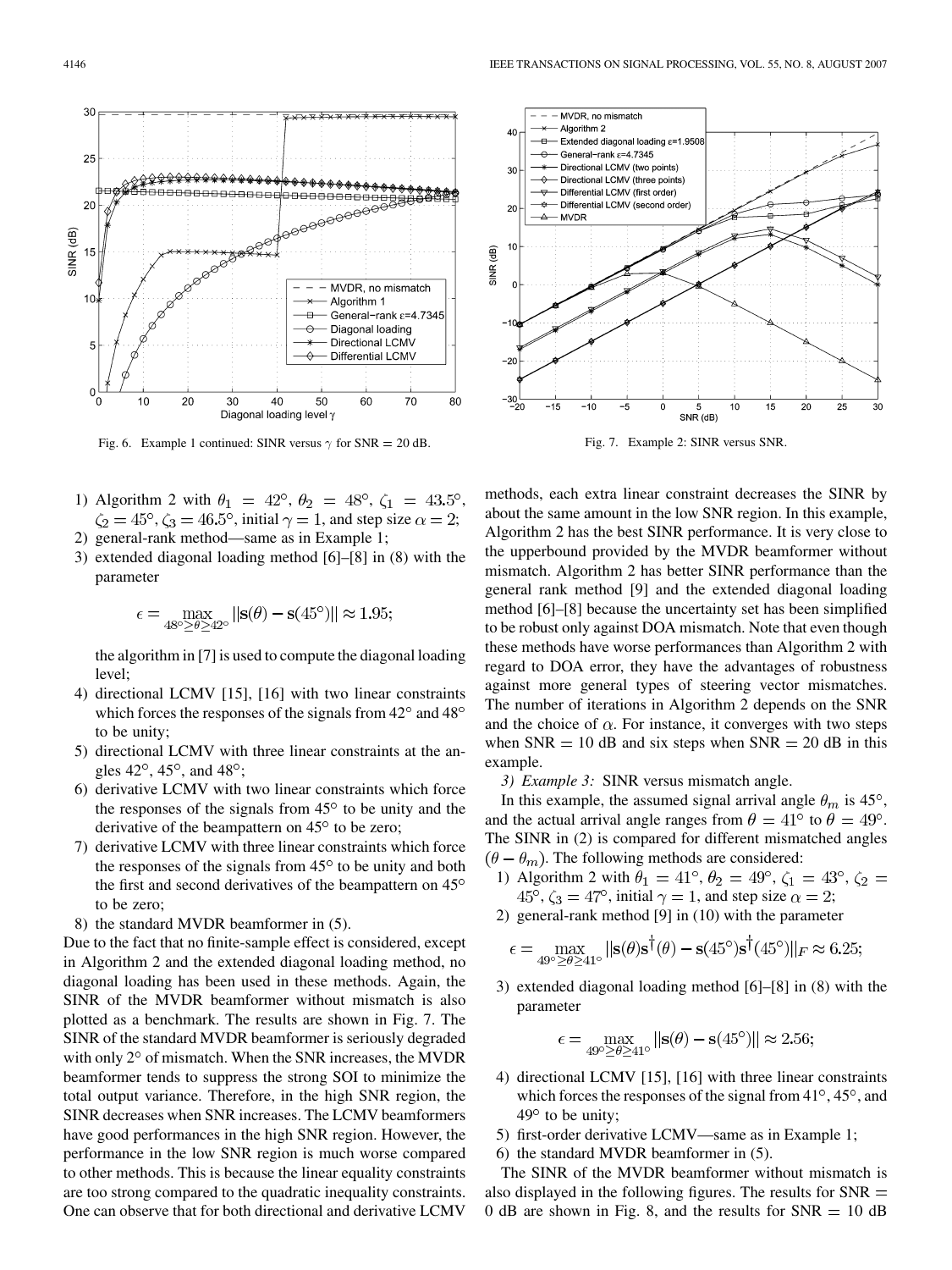

Fig. 8. Example 3: SINR versus mismatch angle for  $SNR = 0$  dB.



Fig. 9. Example 3 continued: SINR versus mismatch angle for SNR <sup>=</sup> 10 dB.

are shown in Fig. 9. One can observe that the standard MVDR beamformer is very sensitive to the arrival angle mismatch. It is more sensitive when the SNR is larger. Except for the standard MVDR, these methods maintain steady SINRs with the mismatched angle  $\theta - \theta_m$  varying. In this example, Algorithm 2 has the best SINR performance among these methods. Moreover, when there is no mismatch, the SINR of Algorithm 2 decreases slightly compared to the standard MVDR beamformer.

4) Example 4: SINR versus N.

In this example, the SINR is being compared for various numbers of antennas N. The actual angle of arrival  $\theta$  is 43°, but the assumed angle of arrival  $\theta_m$  is 45°. The following methods are considered:

- 1) Algorithm 2—the same as in Example 2;
- 2) general-rank method—same as in Example 2 except  $\epsilon$  is now a function of  $N$ , and it can be expressed as

$$
\epsilon(N) = \max_{48^\circ \ge \theta \ge 42^\circ} ||\mathbf{s}(\theta)\mathbf{s}^\dagger(\theta) - \mathbf{s}(45^\circ)\mathbf{s}^\dagger(45^\circ)||_F;
$$



Fig. 10. Example 4: SINR versus a number of antennas for  $SNR = 0$  dB.

3) extended diagonal loading method—same as in Example 2 except  $\epsilon$  is now a function of N, and it can be expressed as

$$
\epsilon(N) = \max_{48^\circ \ge \theta \ge 42^\circ} ||\mathbf{s}(\theta) - \mathbf{s}(45^\circ)||
$$

- 4) three-point directional LCMV method—same as in Example 2;
- 5) first-order derivative LCMV—same as in Example 2;
- 6) the standard MVDR beamformer in (5).

The results for the case of SNR  $= 0$  dB and SNR  $= 10$  dB are shown in Figs. 10 and 11, respectively. One can observe that when there is no mismatch, the SINR performance of the MVDR beamformer is an increasing function of the number of the antennas  $N$ , since the beamformer has a better ability to suppress the interferences and noise when  $N$  increases. However, for the MVDR beamformer with mismatch, the beamformer has a better ability to suppress the SOI as well as interferences when  $N$  increases. Therefore, the SINR of the MVDR beamformer increases at the beginning and then decays rapidly when  $N$  increases. For the general rank method, the SINRs when  $N$  is larger than 22 are discarded because the corresponding  $\epsilon$  are greater than  $\|\mathbf{s}(\theta)\mathbf{s}^{\dagger}(\theta)\|_F$ . For the same reason, the SINRs when  $N$  is larger than 15 are discarded in the extended diagonal loading method. Again, in this example, Algorithm 2 has very good performance. Among all of the robust beamformers, only Algorithm 2 has nondecreasing SINR with respect to  $N$ . However, this does not mean there is no limitation on  $N$  for Algorithm 2. According to Lemma 1, the condition which guarantees the convergence of Algorithm 2 can be expressed as

$$
|\sin(48^\circ) - \sin(42^\circ)| \approx .074 < \frac{\lambda}{Nd} = \frac{2}{N} \Rightarrow N \le 27.
$$

This means that if the number of antennas  $N$  is larger than 27, Algorithm 2 is not guaranteed to converge. In this example, Algorithm 2 fails to converge when  $N = 28$ .

*5) Example 5:* SINR versus number of snapshots.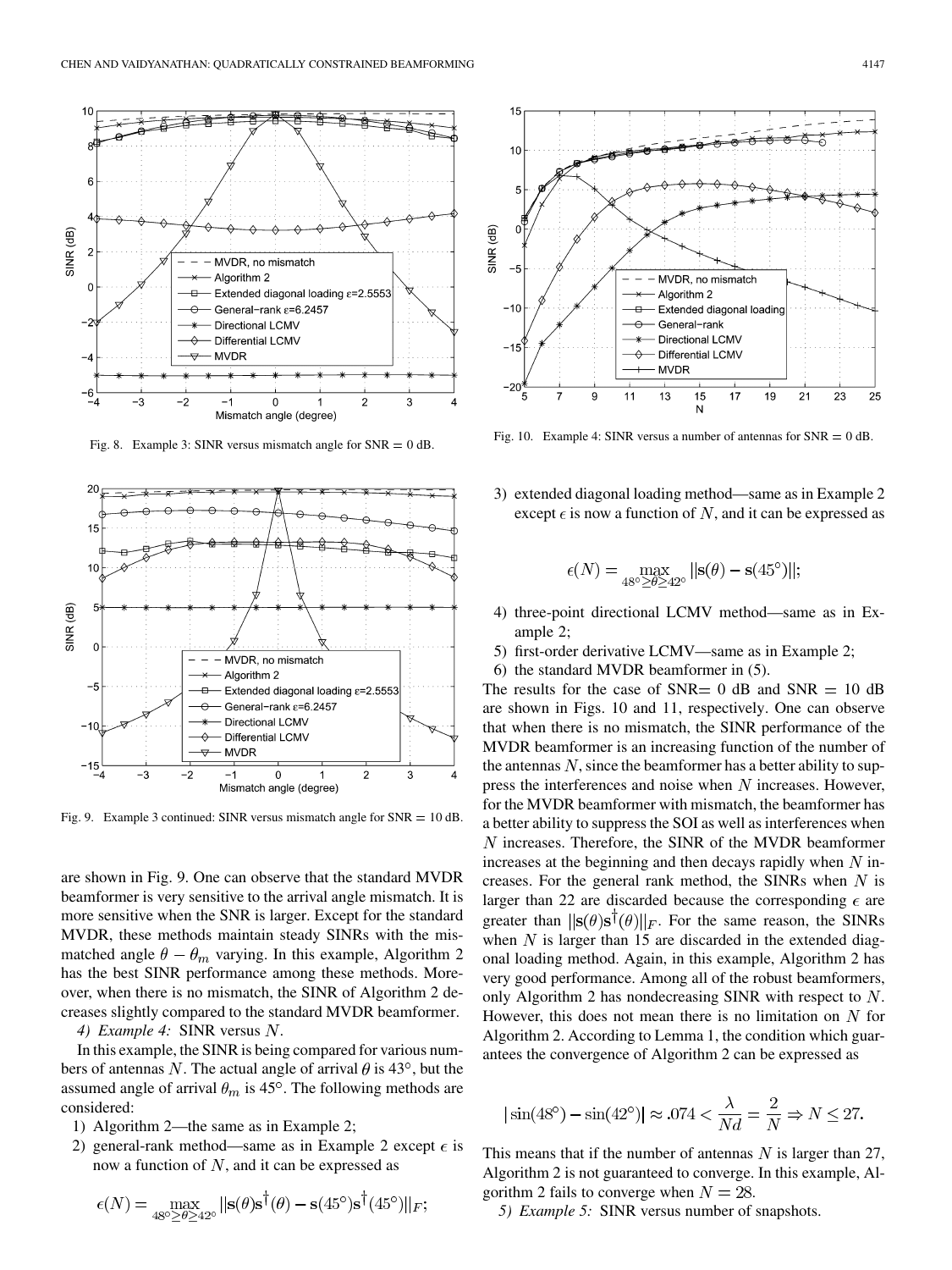Fig. 11. Example 4 continued: SINR versus number of antennas for SNR  $= 10$  dB.

The covariance matrices  $\mathbf{R}_{v}$  used in the previous examples are assumed to be perfect. In practice, the covariance matrix can only be estimated. For example, we can use

$$
\hat{\mathbf{R}}_{\mathbf{y}}(K) = \frac{1}{K} \sum_{k=1}^{K} \mathbf{y}(k) \mathbf{y}^{\dagger}(k)
$$

where  $T$  is the sampling rate of the array, and  $K$  is the number of snapshots. The accuracy of the estimated covariance matrix  $\hat{R}_{v}$  affects the SINR of the beamformer. In this example, the actual arrival angle is  $43^\circ$ , but the assumed arrival angle is  $45^\circ$ . The SINRs are compared for a different number of snapshots . The following methods are considered:

- 1) Algorithm 2 with  $\theta_1 = 42^{\circ}, \theta_2 = 48^{\circ}, \zeta_1 = 43.5^{\circ}$ ,  $\zeta_2 = 45^\circ$ ,  $\zeta_3 = 46.5^\circ$ , initial  $\gamma = 10$ , and step size  $\alpha = 2$ ; 2) general-rank method [9] with  $\epsilon \approx 4.73$  and  $\gamma = 10$ ;
- 3) extended diagonal loading method [6]–[8] with the param-
- eter  $\epsilon \approx 1.95$  before using the algorithm in [7] to compute the diagonal loading level, the estimated covariance matrix is first modified by  $\mathbf{R}_{\mathbf{v}} \leftarrow \mathbf{R}_{\mathbf{v}} + 10\mathbf{I}_{\mathbf{N}}$ ; in other words, an initial diagonal loading level  $\gamma = 10$  is used;
- 4) three-point directional LCMV—same as in Example 2 except a diagonal loading level  $\gamma = 10$  is used;
- 5) first-order derivative LCMV—same as in Example 2 except a diagonal loading level  $\gamma = 10$  is used;
- 6) fixed diagonal loading [11], [12] with  $\gamma = 10$ ;
- 7) the standard MVDR beamformer in (5) with correct steering vector  $s(\theta)$ .

All of these methods use the estimated covariance matrix  $\mathbf{R}_{\mathbf{v}}(K)$ . Due to the fact that the finite-sample effect is considered, each method uses an appropriate diagonal loading level. The SINR of the MVDR beamformer, which uses the correct steering vector  $s(\theta)$  and the perfect covariance matrix  $\mathbf{R}_{v}$ , is used as an upperbound. In this example, noise  $\mathbf{n}(kT)$ is generated according to the Gaussian distribution. The SINR is computed by using the averaged signal power and interference-plus-noise power over 1000 samples. The results are shown in Fig. 12 for  $SNR = 10$  dB. The MVDR beamformer

without mismatch suffers from the finite-sample effect. Therefore, the SINR is low when the number of snapshots is small. For the fixed diagonal loading method, the SINR is relatively high when the number of snapshots is small. This shows that the diagonal loading method is effective against the finite-sample effect. However, SINR stops increasing after some number of snapshots because of the SOI steering vector mismatch. Again, Algorithm 2 has the best SINR performance for most situations. This shows that it is robust against both the finite-sample effect and the DOA mismatch.

Fig. 12. Example 5: SINR versus number of snapshots for  $SNR = 10$  dB.

The famous rapid convergence theorem proposed by Reed *et al.* in [27] states that an SINR loss of 3 dB can be obtained by using the number of snapshots  $K$  equal to twice the number of antennas  $N$ . In this example, twice the number of antennas  $N$  is only 20. However, this result is applicable only to the case where the samples are not contaminated by the target signal. Therefore, it cannot be applied to this example. One can see that in Fig. 12, the SINR requires more samples to converge because the sampled covariance matrices contain the target signal of 10 dB. In [24], the authors have pointed out that the sample covariance matrix error is equivalent to the DOA error. Since our method is designed for robustness against DOA mismatch, it is also robust against the finite-sample effect. However, it is not clear how to specify an appropriate uncertainty set to obtain the robustness against the finite-sample effect. This problem will be explored in future work.

The SOI power can be estimated by the total output variance  $\mathbf{w}^{\mathsf{T}}\mathbf{R}_{\mathbf{v}}\mathbf{w}$ . Fig. 13 shows the corresponding estimated SOI power. One can see that the estimated SOI power converges much faster than the SINR. The estimated SOI power represents the sum of signal and "interference + noise" power but the SINR represents the ratio of them. The reduction of the interference plus noise is subtle in the estimated SOI power because it only changes a small portion of the total variance. However, the reduction of the interference plus noise can cause a significant change in SINR. A change in interference plus noise does not affect the SOI as much as it affects the SINR. Therefore, the estimated SOI power converges faster than the SINR.

*6) Example 6:* SINR versus SNR for general type mismatch.



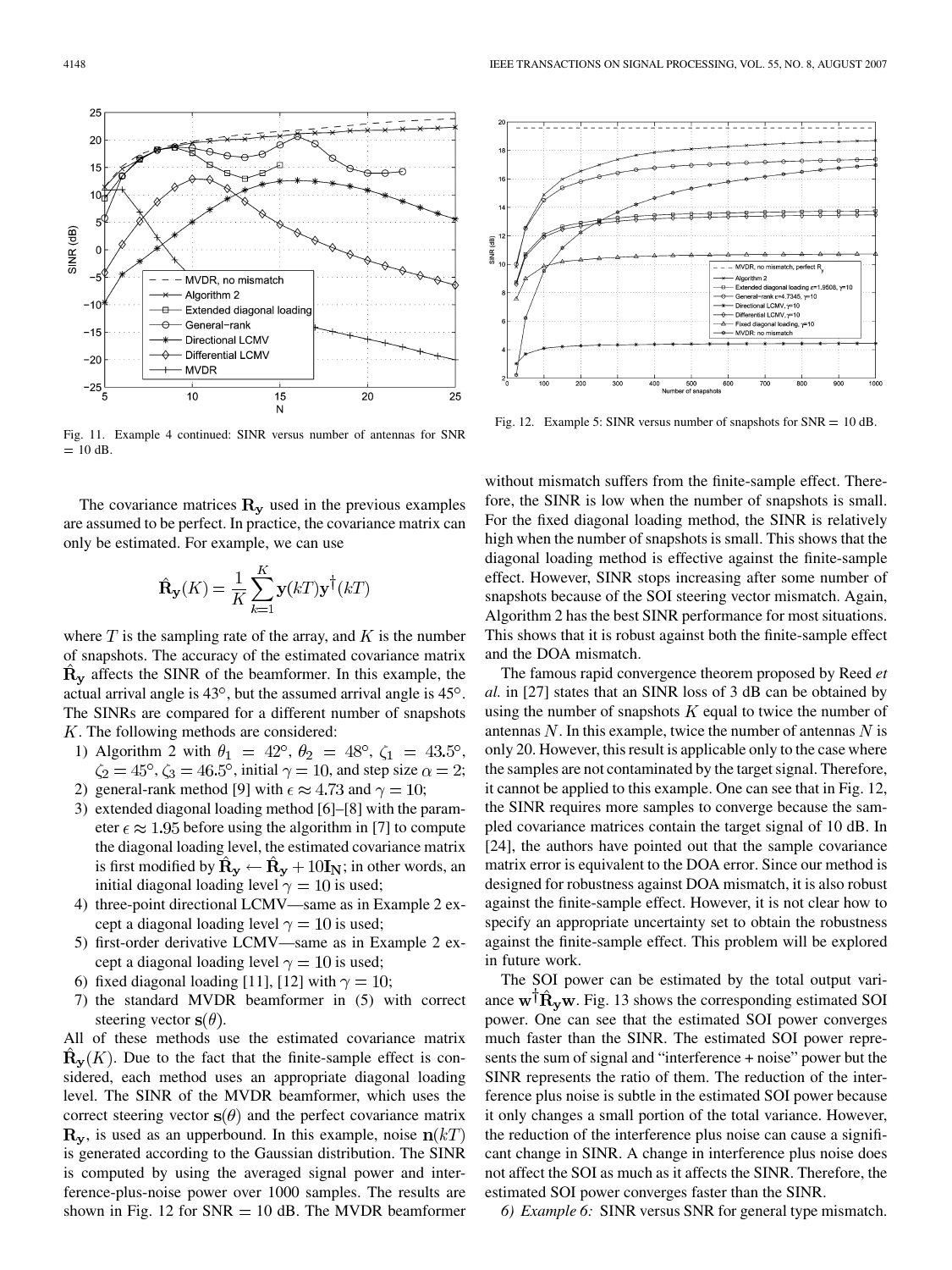

Fig. 13. Estimated SOI power versus the number of snapshots for  $SNR =$ 10 dB.

In the previous examples, we consider only the DOA mismatch. Although the proposed method is designed for solving only the DOA mismatch problem, in this example, we consider a more general type of mismatch. In this example, the mismatched steering vector is modeled as

$$
\mathbf{s}_m = \mathbf{s}(\theta) + \boldsymbol{\epsilon}
$$

where e is a random vector with i.i.d. components  $e_i \sim$  $\mathcal{CN}(0, \sigma_e^2)$  for all i. In this example,  $\sigma_e^2$  is chosen to be 0.01. The SINRs in (2) are compared for different SNRs ranging from  $-20$  to 30 dB. The SINR are calculated by the averaged energy of more than 1000 samples. All parameters are as in Example 2 except the steering vector mismatch. The following methods are considered:

- 1) Algorithm 2 with  $\theta_1 = 41^{\circ}$ ,  $\theta_2 = 49^{\circ}$ ,  $\zeta_1 = 43^{\circ}$ ,  $\zeta_2 =$  $45^{\circ}$ ,  $\zeta_3 = 47^{\circ}$ , initial  $\gamma = 1$ , and step size  $\alpha = 2$ ;
- 2) general-rank method—same as in Example 2 except  $\epsilon$  is chosen to be  $4N\sigma_e = 4$  to cover most of the steering vector error;
- 3) extended diagonal loading method—same as in Example 2 except  $\epsilon$  is chosen to be  $2N\sigma_e = 2$  to cover most of the steering vector error;
- 4) two-point directional LCMV—same as in Example 2;
- 5) three-point directional LCMV—same as in Example 2;
- 6) first-order derivative LCMV—same as in Example 2;
- 7) second-order derivative LCMV—same as in Example 2;
- 8) the standard MVDR beamformer in (5).

Due to the fact that no finite-sample effect is considered, except in Algorithm 2, and the extended diagonal loading method, no diagonal loading has been used in these methods. Again, the SINR of the MVDR beamformer without mismatch is also plotted as a benchmark. The results are shown in Fig. 14. The SINRs of the standard MVDR beamformer and all of the LCMV methods are seriously degraded by this general type mismatch in the high SNR region. However, the proposed algorithm still has good performance. As expected, the proposed algorithm has worse performance than the extended diagonal loading method when the SNR is equal to 0, 10, and 15 dB because it is designed for robustness against DOA mismatch. The differences are about 1.5 dB. Surprisingly, however, it has a better SINR



Fig. 14. Example 6: SINR versus SNR for general type mismatch.

performance in the high SNR region compared to other uncertainty-based methods. The authors' conjecture is that these uncertainty-based methods are based on worst case; however, the SINR is obtained by averaging the energy. The worst-case design guarantees that every time the SOI is protected; however, it does not guarantee that, in average, the SINR performance is good. In the worst-case sense, the extended diagonal loading method [6]–[8] should be the best choice. Nevertheless, this example shows that the proposed method has unexpected good performance compared to the LCMV methods when a general type of steering vector mismatches occurs. We believe that the proposed algorithm is a good candidate for robust beamforming when DOA mismatch is dominant.

## VI. CONCLUSION

In this paper, a new beamformer, which is robust against DOA mismatch, is introduced. This approach quadratically constrains the magnitude responses of two steering vectors and then uses a diagonal loading method to force the magnitude response at a range of arrival angles to exceed unity. Therefore, this method can always force the gains at a desired range of angles to exceed a constant level while suppressing the interference and noise. The analytic solution to the nonconvex quadratically constrained minimization problem has been derived, and the diagonal loading factor  $\gamma$  can be determined by a simple iteration method proposed in Algorithm 2. This method is applicable to the point-source model where  $s(\theta)$  is known whenever  $\theta$  is known. The complexity required in Algorithm 1 is approximately the same as in the MVDR beamformer. The overall complexity depends on the number of iterations in Algorithm 2 which depends on the SNR. In our numerical examples, when  $SNR < 10$  dB, the number of iterations is less than three. The numerical examples demonstrate that our approach has excellent SINR performance under a wide range of conditions.

## ACKNOWLEDGMENT

The authors would like to express their deep appreciation to the reviewers who provided very useful criticism and many insightful remarks.